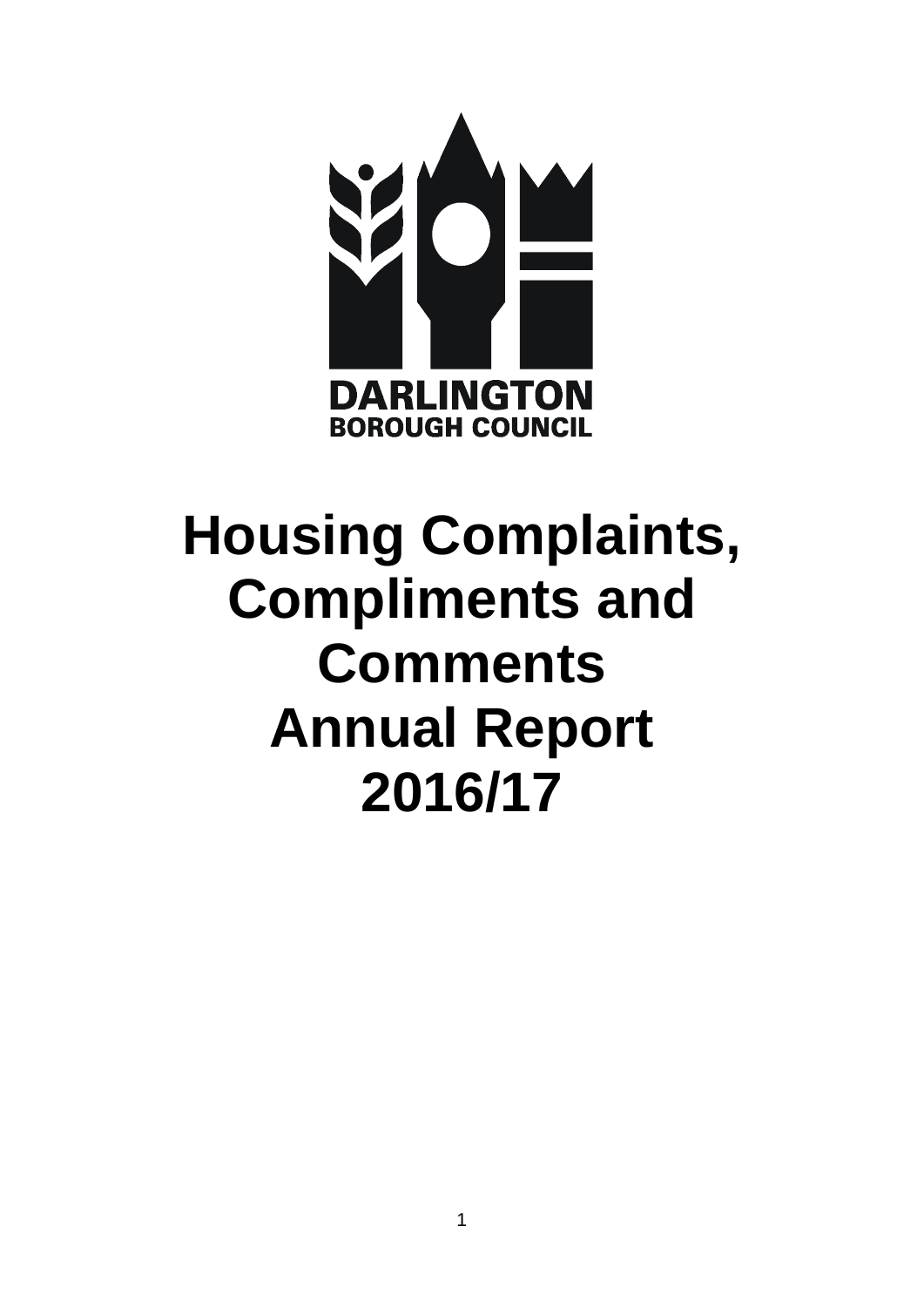## **Contents**

## Page

| Performance against the Corporate Complaints, Compliments |  |
|-----------------------------------------------------------|--|
|                                                           |  |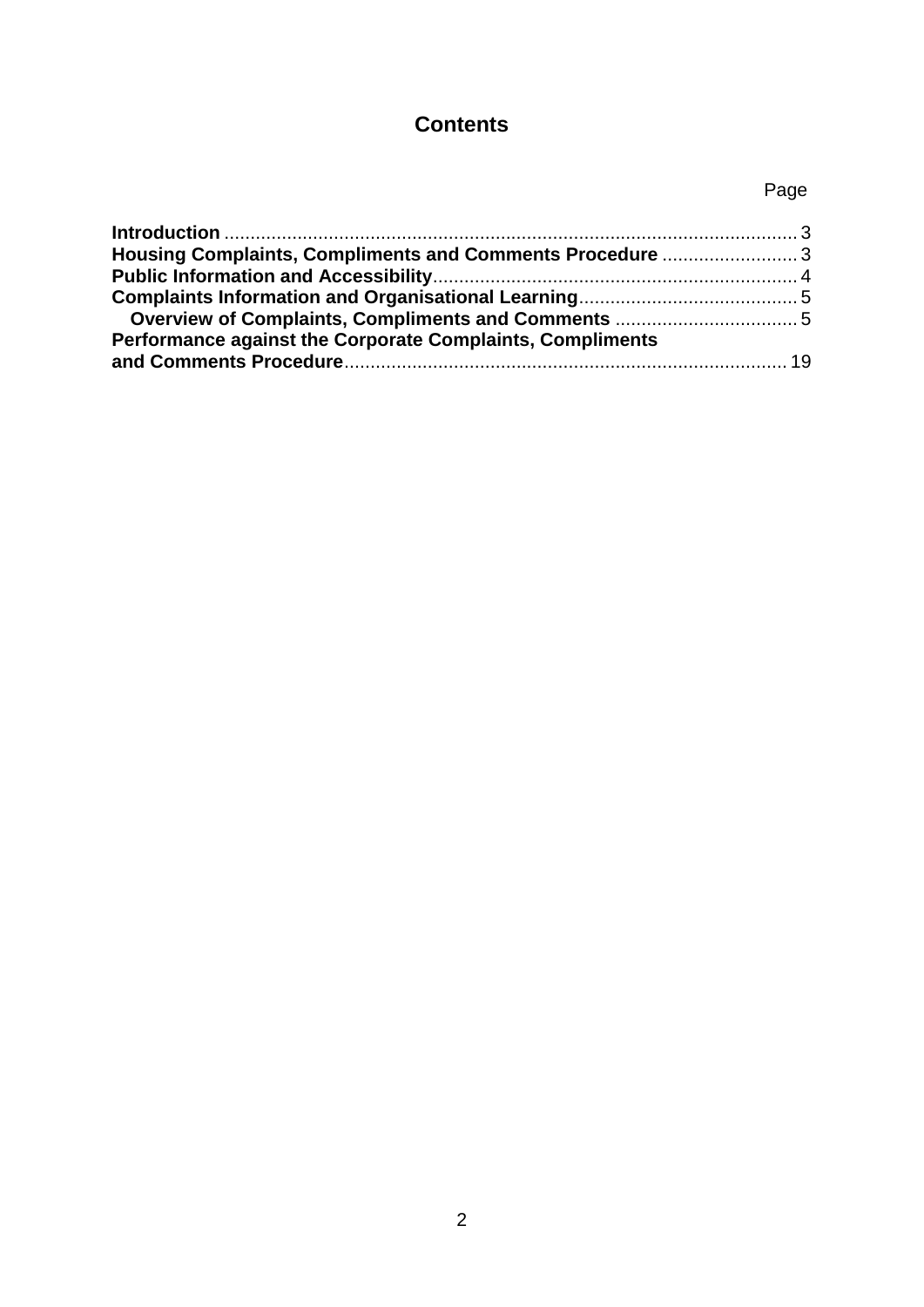## <span id="page-2-0"></span>**Introduction**

This report provides an analysis of the complaints, compliments and comments received by the Council during 2016/17 under the Housing Complaints, Compliments and Comments Procedure (the procedure). The purpose of the report is to identify topics and trends in relation to complaints; identify areas of organisational learning that have taken place over the past year as a result of the complaints received and make further recommendations based on trend data to improve services. The report also highlights any areas of good practice and seeks to identify topics and trends in relation to comments made by members of the public so that the Council can take action where appropriate to improve services.

In addition to the statistical information presented in this report it is important to recognise the work of the Complaints and Information Governance (CIG) Team that underpins this in terms of promoting an organisational culture in which complaints are recognised, accepted, owned and resolved as efficiently and as close to the point of service delivery as possible. This also enables the Council to collect accurate information on complaints in order to identify topics and trends and improve services accordingly.

## <span id="page-2-1"></span>**Housing Complaints, Compliments and Comments Procedure**

The procedure sets out how the Council will deal with complaints, compliments and comments received about the Council as a social landlord (as well as in respect of its ownership and management of leasehold housing).

The procedure has three stages. Stage 1 is a local resolution stage where we try to resolve those complaints that cannot be resolved immediately as part of our day to day business. Stage 1 complaints are dealt with locally, that is within the service being complained about. We aim to resolve the majority of complaints at Stage 1 of the procedure.

Stage 2 is a formal investigation stage where complaints will usually be investigated by the Complaints and Information Governance Manager or another officer independent of the service being complained about.

Stage 3 is a mandatory stage between the Council and the Housing Ombudsman. This is referred to as the 'designated person' or 'democratic filter'. The designated person or democratic filter can be an MP, a local Councillor or a recognised Tenant Panel. In Darlington we have a recognised Tenant Panel (from here onwards referred to as the Tenants' Complaints Panel).

Should a tenant remain dissatisfied with the Council's response to their complaint, they will be required to refer the matter to the 'designated person' or 'democratic filter'. The 'designated person' or 'democratic filter' may help resolve the complaint directly, refer the complaint to the Housing Ombudsman or decide to do neither. If the 'designated person' or 'democratic filter' decides not to take any action the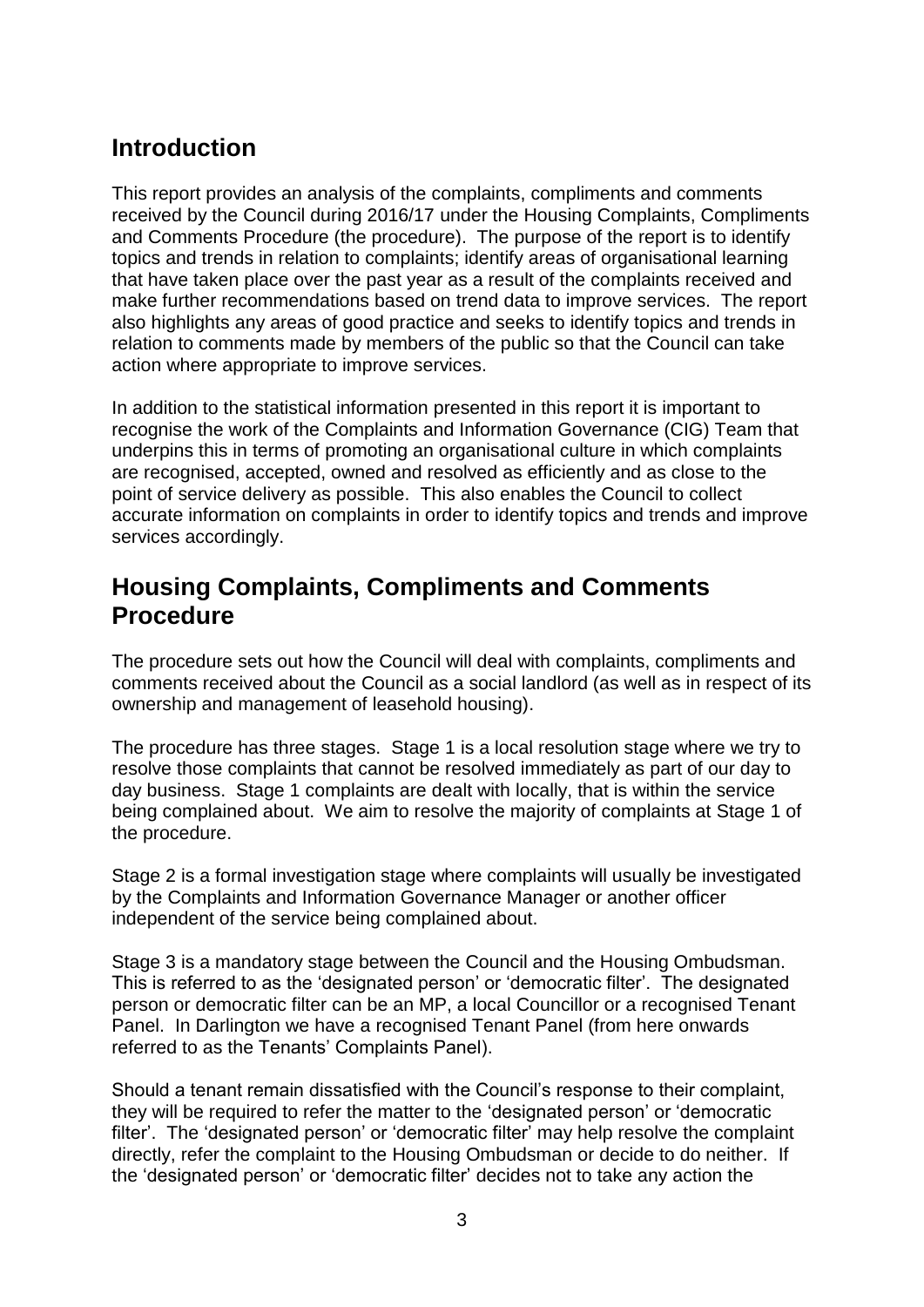complainant will be entitled to refer the matter to the Housing Ombudsman directly. The complainant will also be able to approach the Housing Ombudsman directly in cases where eight weeks have elapsed since the Council's response to their complaint at Stage 2 of the procedure.

## <span id="page-3-0"></span>**Public Information and Accessibility**

We are committed to making sure that everyone has equal access to all our services. To help make sure the Council's complaints procedures are easily accessible we have produced two leaflets (one for children and young people and one for adults) covering all Council services to reflect the single point of access for complainants within the Council. The leaflets are available in all Council buildings. They have been written in line with the Plain English Campaign standards. The title is written in the most commonly used community languages and it contains details on how to access the information in other formats, for example, large print, audio and Braille.

Information is available on the Council's website which contains an electronic form people can use to make a complaint, pay someone a compliment or pass comment on Council services. People may make a complaint in any format they wish. This can be in writing, email, via the web, over the phone, in person or by any other reasonable means.

The Complaints and Information Governance Manager can arrange advocates and interpreters (including British Sign Language interpreters) where appropriate.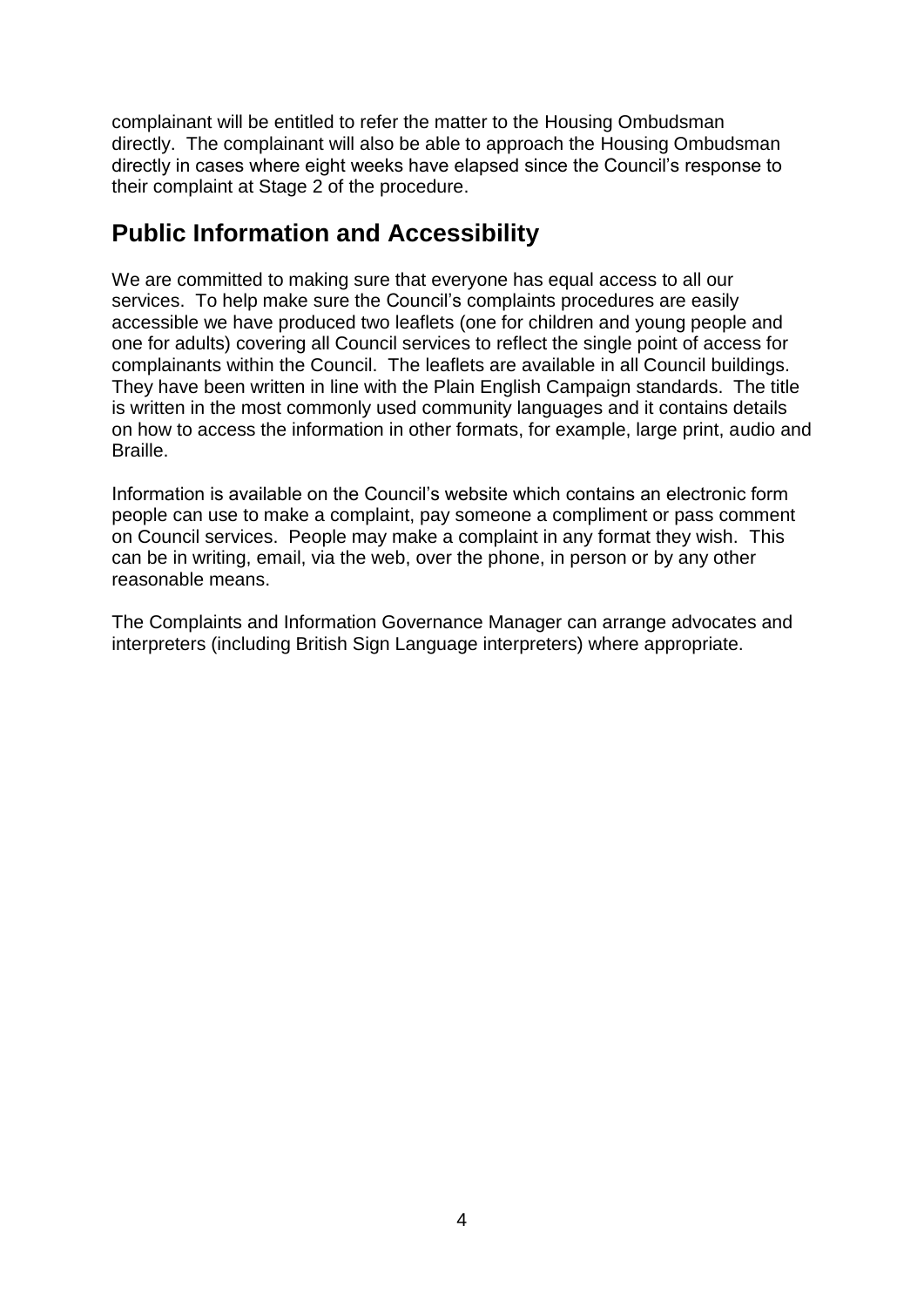## <span id="page-4-1"></span><span id="page-4-0"></span>**Complaints Information and Organisational Learning Overview of Complaints, Compliments and Comments**



**Total Complaints, Compliments and Comments** 

Between 1 April 2016 and 31 March 2017 the Council received a total of 86 complaints under the procedure compared to 94 in 2015/16. A total of 14 complaints were considered at Stage 2, compared to 15 in 2015/16. All 14 were initially dealt with at Stage 1. 0 complaints were considered at Stage 3, as was the case in 2015/16. The Council also received 34 compliments under the procedure compared to 31 in 2015/16 and 3 comments compared to 5 in 2015/16.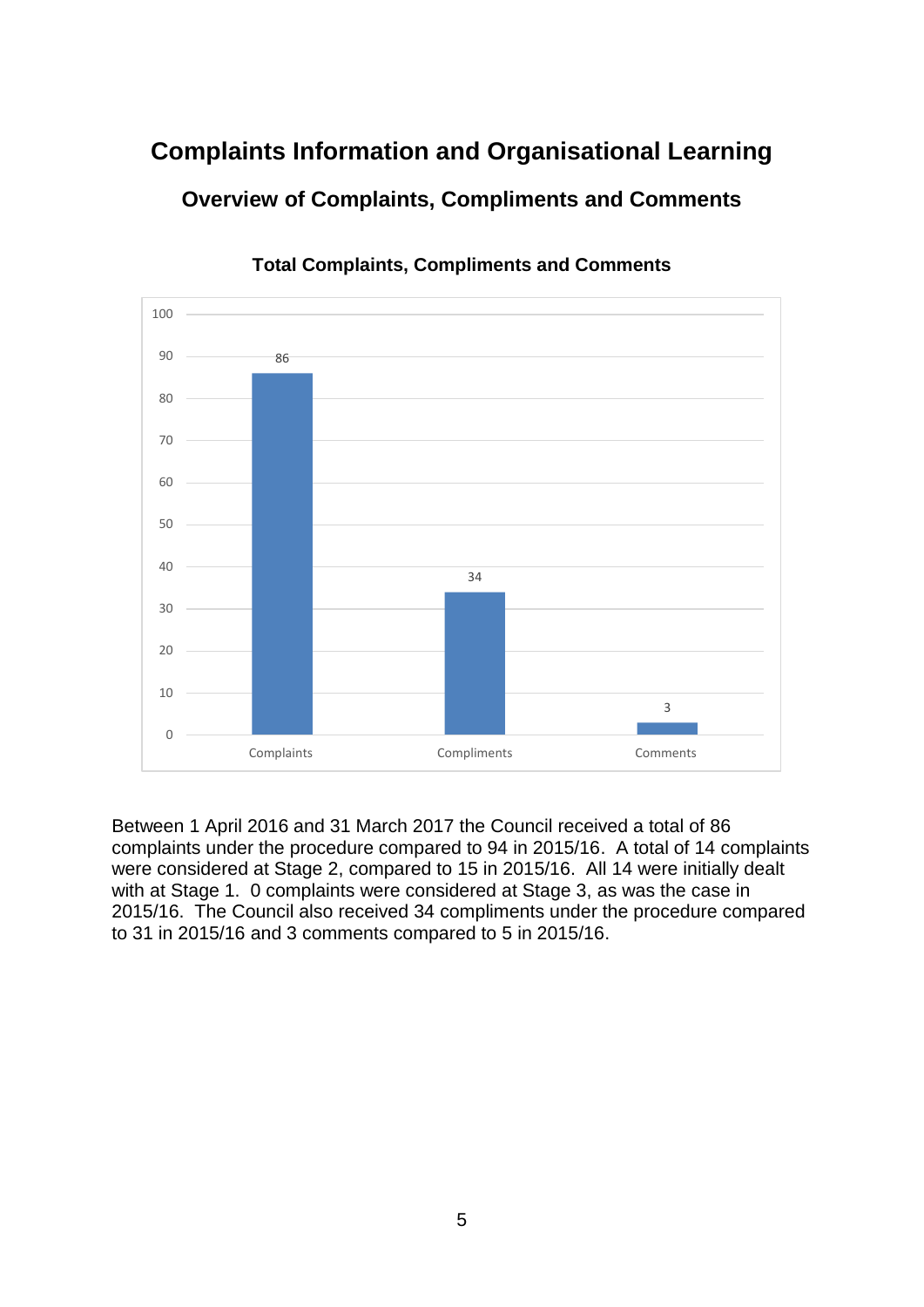

## **Complaints by Service**

Housing received 54 complaints, compared to 61 in 2015/16.

Building Services received 31 complaints, compared to 28 in 2015/16.

Environmental Services received 1 complaint, compared to 4 in 2015/16.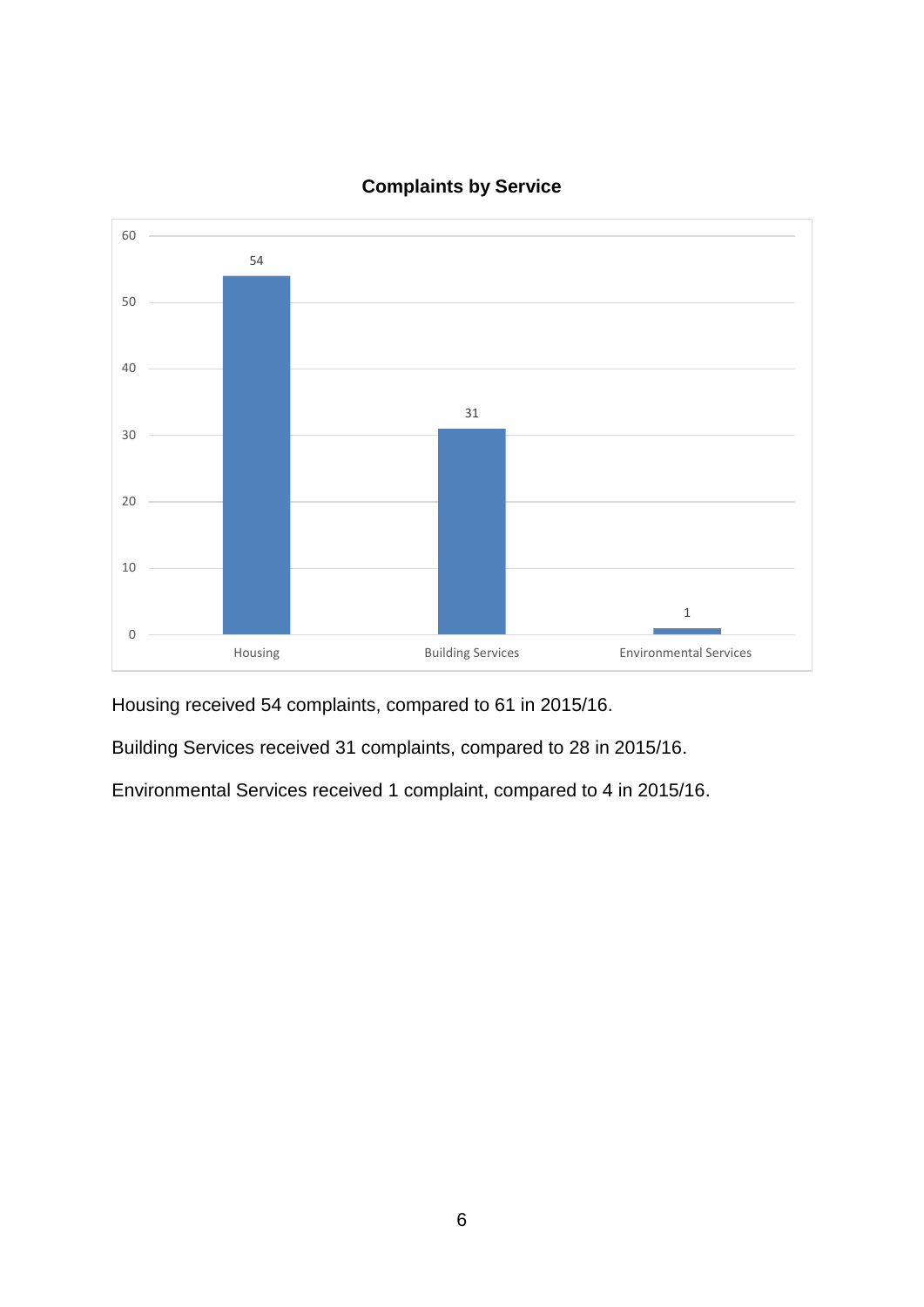

#### **Complaints by Team – Housing Services**

Asset Management received 9 complaints, an increase from 6 in 2015/16.

Choice Based Lettings received 1 complaint, as was the case in 2015/16.

Housing Management received 36 complaints, an increase from 27 in 2015/16.

Housing Options & Advice received 4 complaints, an increase from 0 in 2015/16.

Lifeline received 1 complaint, an increase from 0 in 2015/16.

Tenancy Enforcement received 3 complaints, a decrease from 8 in 2015/16.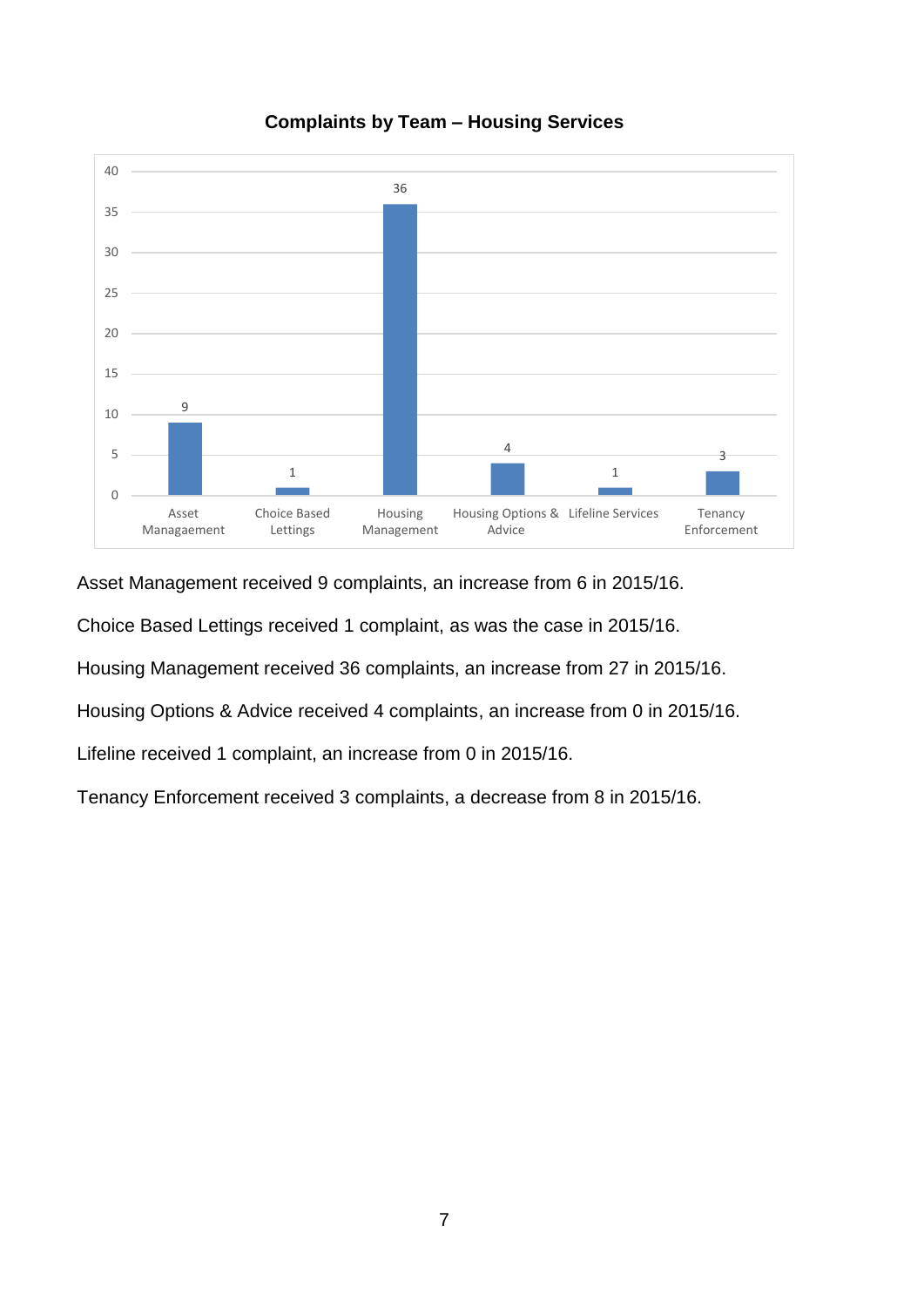

#### **Complaints by Team – Building Services**

Planned Repair and Maintenance received 14 complaints, an increase from 5 in 2015/16.

Responsive Repairs & Maintenance received 16 complaints, a decrease from 22 in 2015/16.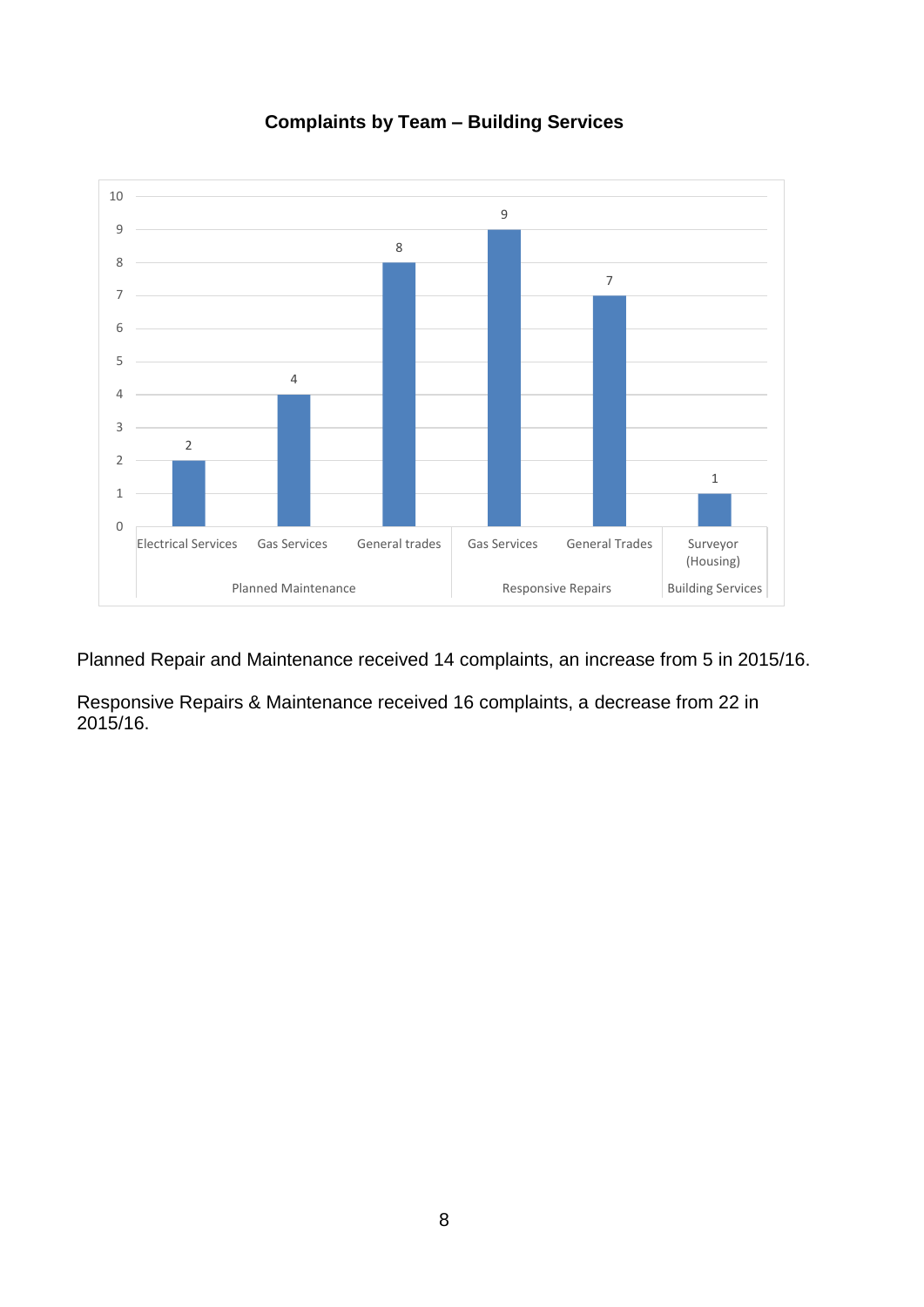#### **Complaints by Team - Environmental Services**

Street Cleaning received 1 complaint, the same as in 2015/16.



#### **Compliments by Service**

Housing Services received 22 compliments, a decrease from 26 in 2015/16.

Building Services received 11 compliments, an increase from 5 in 2015/16.

Street Cleaning received 1 compliment, an increase from 0 in 2015/16.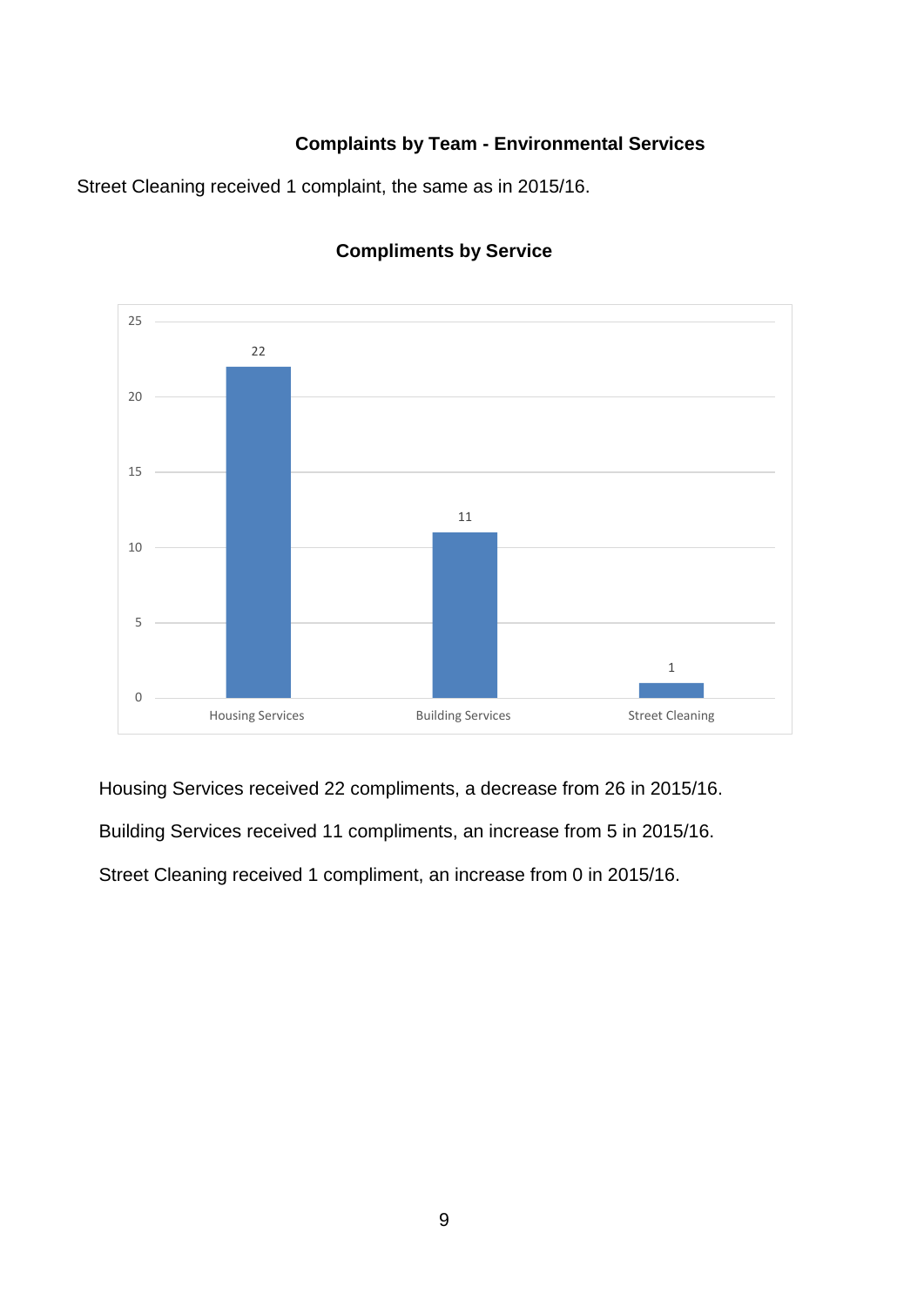

## **Compliments by Team – Housing Services**

**Compliments by Team – Building Services**

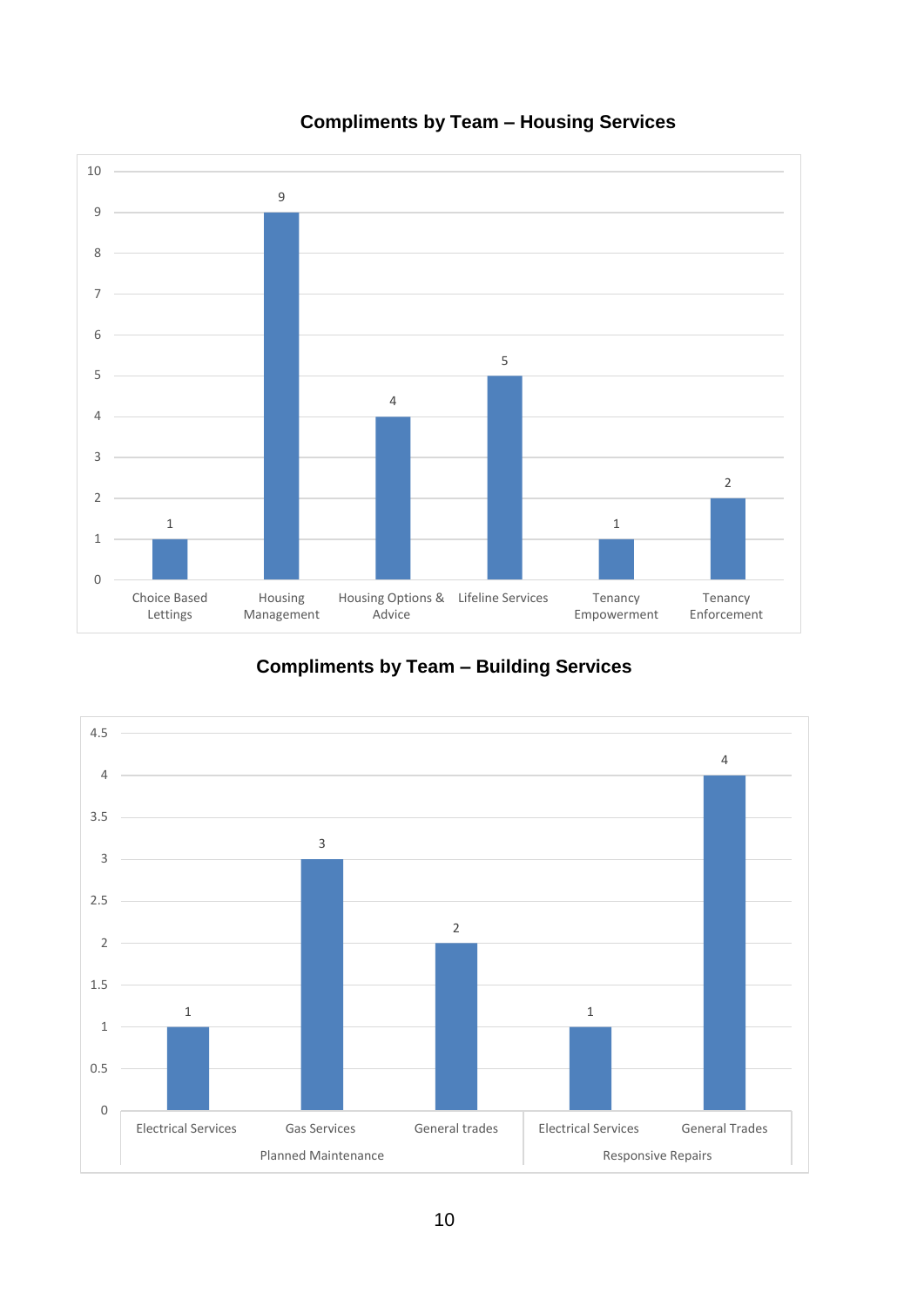



## **Comments by Team – Housing Services**

1 comment was for Housing Management and 1 was for Housing Options & Advice.

## **Comments by Team - Building Services**

The 1 comment received was for Responsive Repairs, General Trades.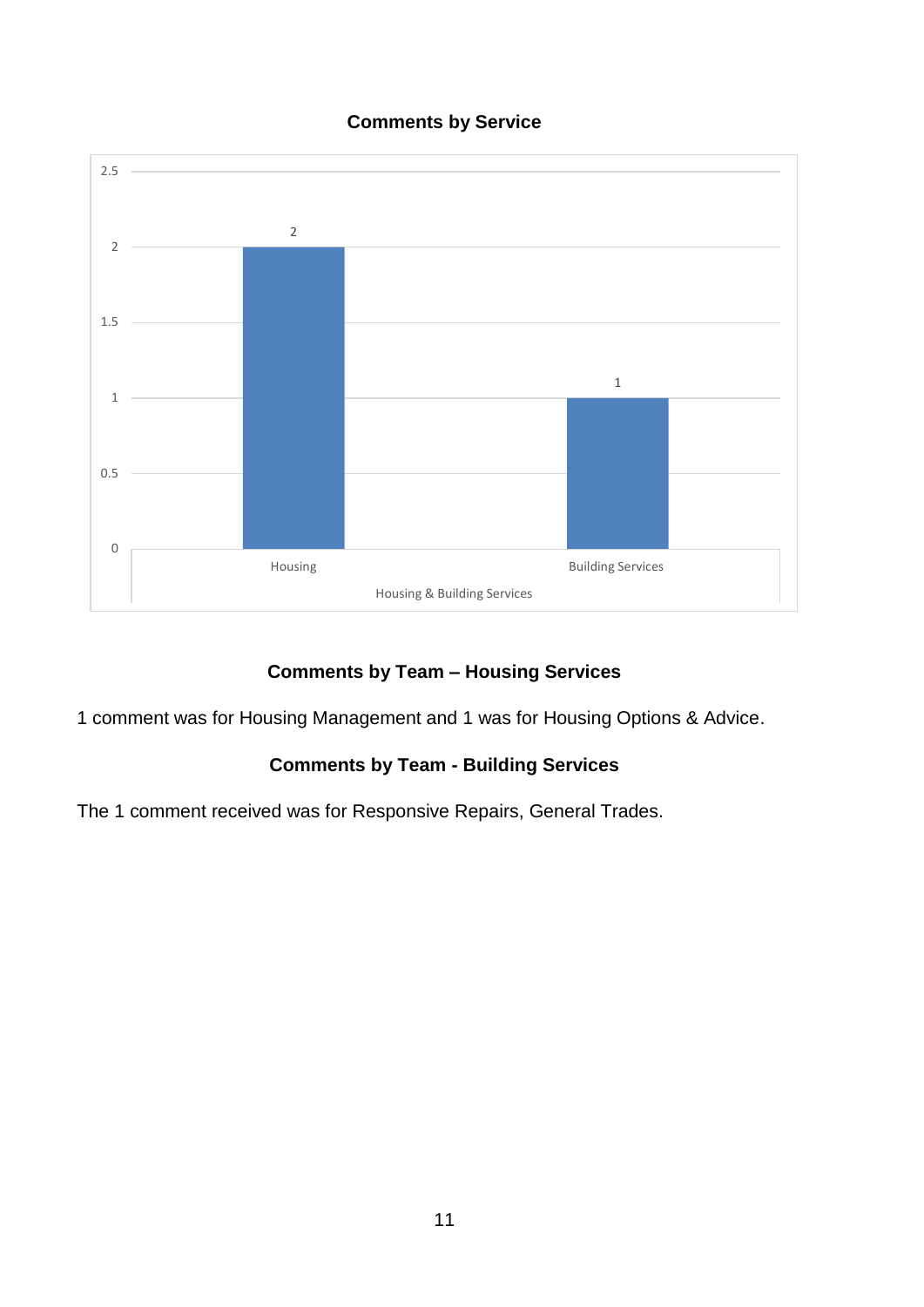## **Complaints by Issue**

## **Housing Services**



#### **Building Services**

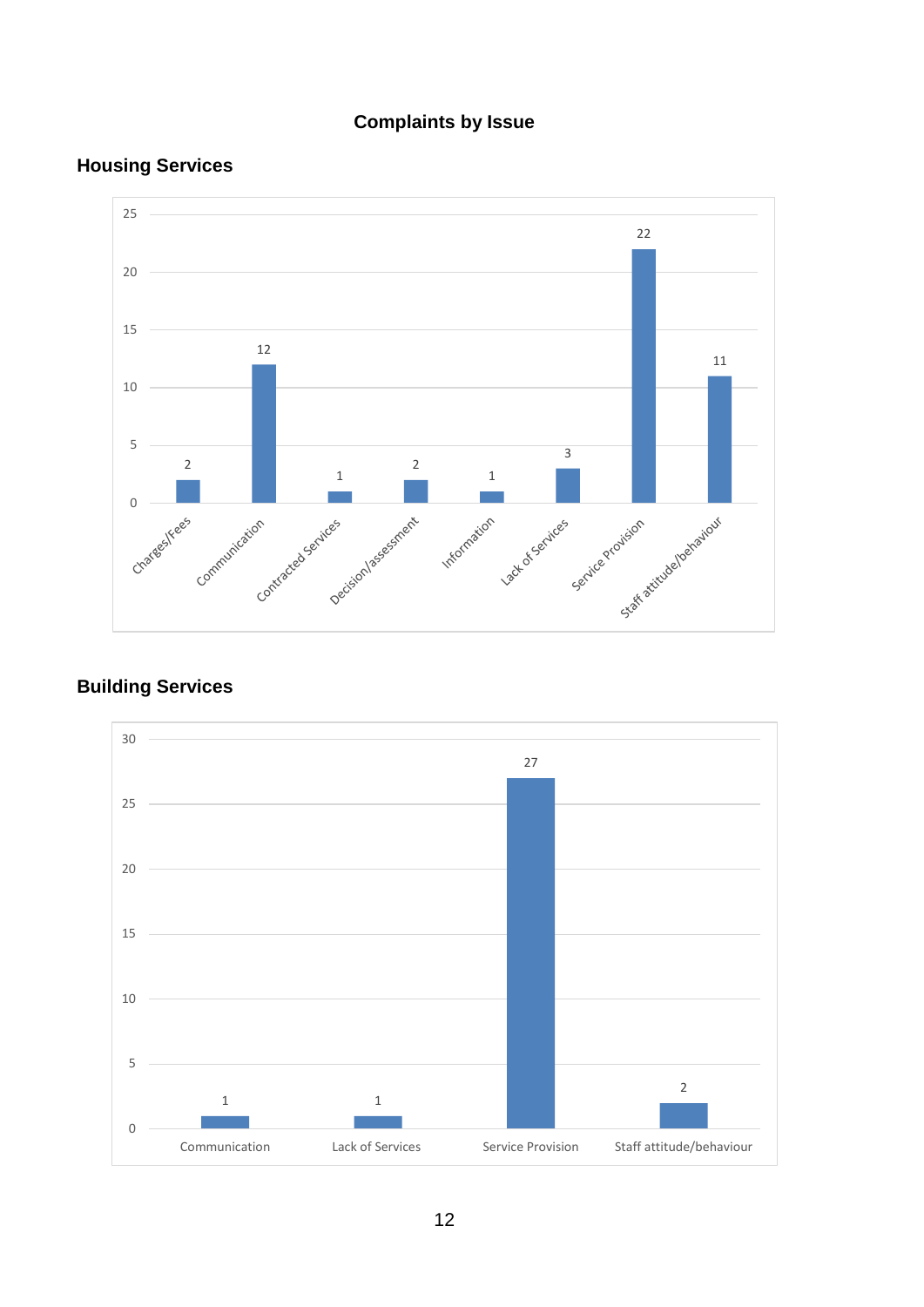## **Complaints by Stage**



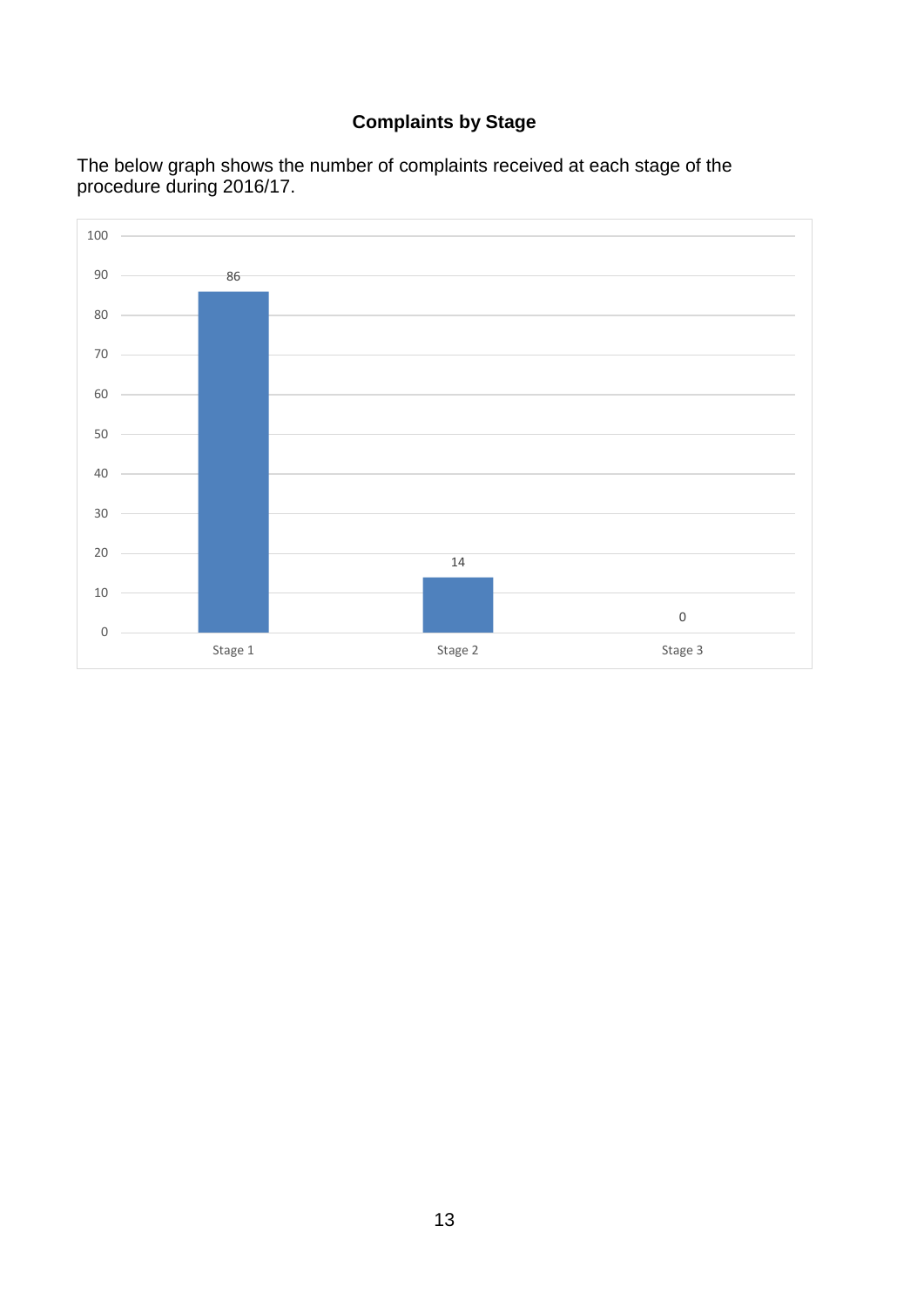#### **Complaints by Outcome**

The below tables show the decisions reached on complaints during 2016/17. Some of the complaints determined during 2016/17 were received during 2015/16, hence them being logged against former services/teams.

#### **Stage 1**

| Service Area/Team                                               | <b>Closed With No</b><br>Response | <b>Escalated to</b><br>Stage 2 (No S1<br>Response) | Inconclusive     | <b>Not Upheld</b> | <b>Partially Upheld</b> | Upheld         | Withdrawn | <b>Total</b>   |
|-----------------------------------------------------------------|-----------------------------------|----------------------------------------------------|------------------|-------------------|-------------------------|----------------|-----------|----------------|
| Neighbourhood Services & Resources                              | 0                                 | 0                                                  | $\Omega$         | $\mathbf 0$       | $\Omega$                | 0              | $\Omega$  | $\Omega$       |
| <b>Community Services</b>                                       | ∩                                 | $\Omega$                                           | 0                | $\Omega$          |                         | 0              | ∩         | ∩              |
| <b>Environmental Services</b>                                   |                                   | n                                                  | 0                | O                 |                         | 0              |           | 0              |
| <b>Street Cleaning</b>                                          |                                   |                                                    | 0                |                   |                         | 0              |           |                |
| <b>Total for Street Cleaning</b>                                |                                   |                                                    | n                |                   | Ω                       |                |           |                |
| <b>Total for Environmental Services</b>                         |                                   |                                                    | 0                |                   |                         |                |           |                |
| <b>Total for Community Services</b>                             |                                   | Λ                                                  | 0                |                   | 0                       | 0              |           |                |
| Housing & Building Services                                     | U                                 | $\Omega$                                           | 0                | $\mathbf 0$       | 0                       | $\mathbf 0$    | 0         | 0              |
| <b>Building Services</b>                                        |                                   |                                                    | 0                | $\Omega$          |                         | 0              |           | 0              |
| <b>Planned Maintenance</b>                                      |                                   | ∩                                                  | 0                | 0                 |                         |                |           | 0              |
| <b>Electrical Services</b>                                      |                                   | $\Omega$                                           | $\Omega$         | $\Omega$          |                         |                |           | 2              |
| <b>Gas Services</b>                                             |                                   | ∩                                                  | 0                | $\Omega$          |                         |                |           |                |
| <b>General Trades</b>                                           |                                   | $\Omega$                                           | 0                | $\Omega$          |                         |                |           | $\mathbf{Q}$   |
| <b>Total for Planned Maintenance</b>                            |                                   | n                                                  | 0                | 0                 |                         | 9              |           | 15             |
| Planned Repairs & Maintenance                                   |                                   | O                                                  | 0                | 0                 |                         | 0              |           |                |
| <b>Total for Planned Repairs &amp; Maintenance</b>              |                                   | n                                                  | 0                | 0                 |                         | 0              |           |                |
| Responsive Repairs                                              | U                                 | $\Omega$                                           | 0                | $\Omega$          | $\Omega$                | 0              | $\Omega$  | $\Omega$       |
| <b>Gas Services</b>                                             |                                   | $\Omega$                                           | 0                | 3                 |                         | 5              |           | 9              |
| <b>General Trades</b>                                           |                                   | 0                                                  | 0                | 2                 |                         | 2              |           |                |
| <b>Total for Responsive Repairs</b>                             |                                   | $\boldsymbol{0}$                                   | $\boldsymbol{0}$ | 5                 |                         | $\overline{7}$ |           | 16             |
| Responsive Repairs &<br>Maintenance                             | 7                                 |                                                    | $\Omega$         | 0                 | U                       | 0              | $\Omega$  | 7              |
| <b>Total for Responsive Repairs &amp;</b><br><b>Maintenance</b> | 7                                 | 0                                                  | 0                | 0                 | 0                       | 0              | 0         | $\overline{7}$ |
| Surveyor (Housing)                                              | U                                 | ∩                                                  | 0                | $\Omega$          |                         |                |           |                |
| <b>Total for Surveyor (Housing)</b>                             |                                   |                                                    |                  |                   |                         |                |           |                |
| <b>Total for Building Services</b>                              |                                   |                                                    |                  |                   |                         | 17             |           | 40             |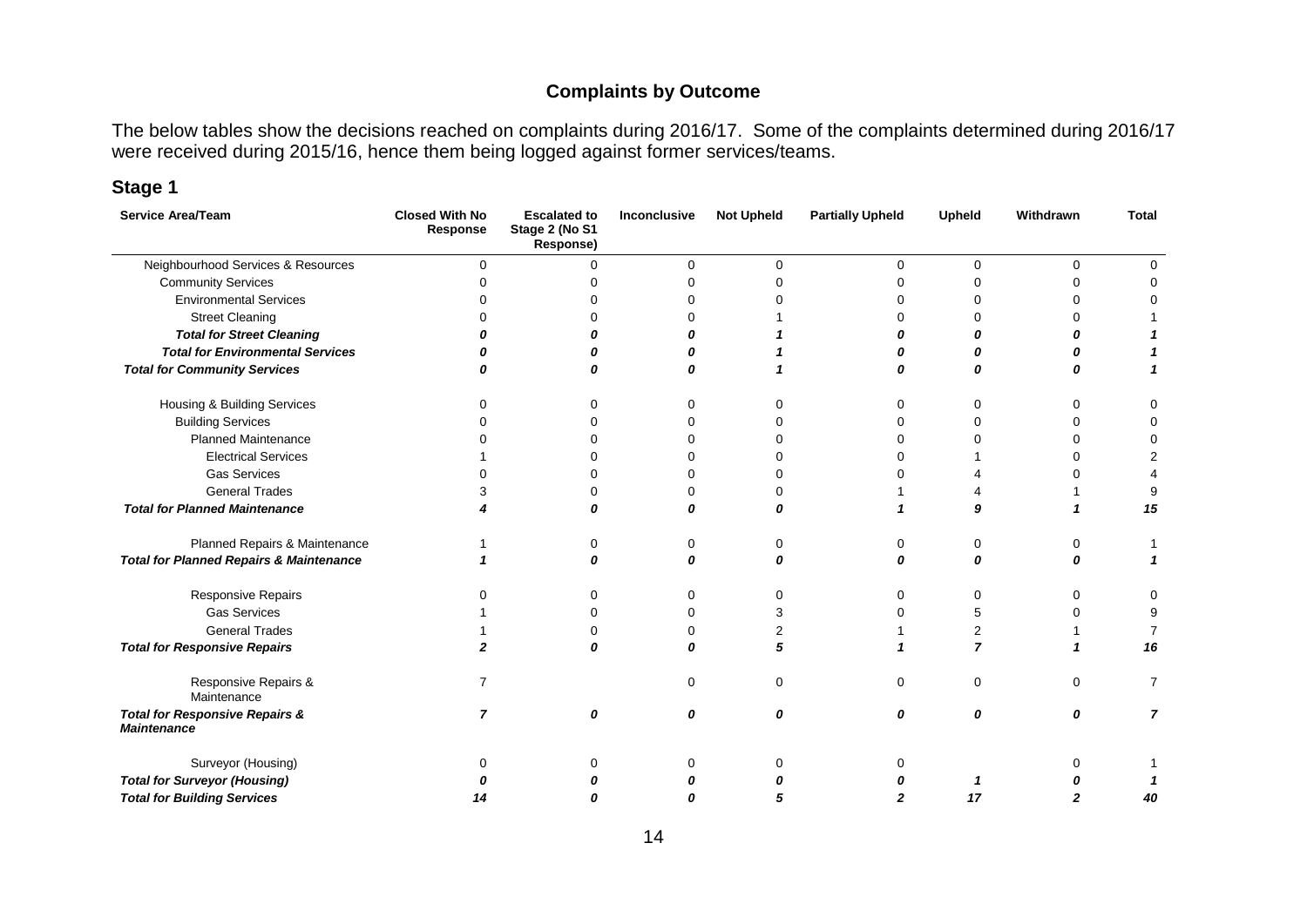| <b>Housing Services</b>                                           |    |          |                | ∩                |              |    |                | 0   |
|-------------------------------------------------------------------|----|----------|----------------|------------------|--------------|----|----------------|-----|
| Asset Management                                                  |    | $\Omega$ |                | 3                |              |    |                | 13  |
| <b>Total for Asset Management</b>                                 |    | 0        | Ω              | 3                | 5            |    |                | 13  |
| <b>Choice Based Lettings</b>                                      |    | 0        | 0              |                  | ∩            | 0  | 0              |     |
| <b>Total for Choice Based Lettings</b>                            | n  | 0        | Λ              |                  | 0            | 0  | 0              |     |
| Housing Management                                                | 3  | 0        | $\overline{c}$ | 12               | 10           | 10 | 3              | 40  |
| <b>Total for Housing Management</b>                               | 3  | 0        | $\mathbf{z}$   | 12               | 10           | 10 | 3              | 40  |
| Housing Options & Advice                                          | 0  | 0        | 0              | 0                | 2            |    | 0              | 3   |
| <b>Total for Housing Options &amp; Advice</b>                     |    | n        | Λ              | $\boldsymbol{0}$ | $\mathbf{2}$ |    | 0              | 3   |
| <b>Lifeline Services</b>                                          | 0  | 0        | 0              |                  | U            | 0  | 0              |     |
| <b>Total for Lifeline Services</b>                                |    |          |                |                  |              | n  |                |     |
| Repairs & Maintenance                                             |    | 0        |                | 0                | $\Omega$     |    | 0              | 5   |
| <b>Total for Repairs &amp; Maintenance</b>                        |    | Λ        | Λ              | $\Omega$         | Ω            |    | n              | 5   |
| <b>Tenancy Enforcement</b>                                        | 2  | 0        |                |                  |              | 0  |                | 5   |
| <b>Total for Tenancy Enforcement</b>                              | 2  | n        |                |                  |              | 0  |                |     |
| <b>Total for Housing Services</b>                                 | 12 | Λ        | $\mathbf{z}$   | 18               | 18           | 13 |                | 68  |
| <b>Total for Housing &amp; Building Services</b>                  | 26 | 0        | $\mathbf{2}$   | 23               | 0            | 30 | 7              | 108 |
| <b>Total for Neighbourhood Services &amp;</b><br><b>Resources</b> | 26 | 0        | $\mathbf{2}$   | 24               | 20           | 30 | $\overline{7}$ | 109 |
| <b>Total</b>                                                      | 26 | Ω        | 2              | 24               | 20           | 30 | 7              | 109 |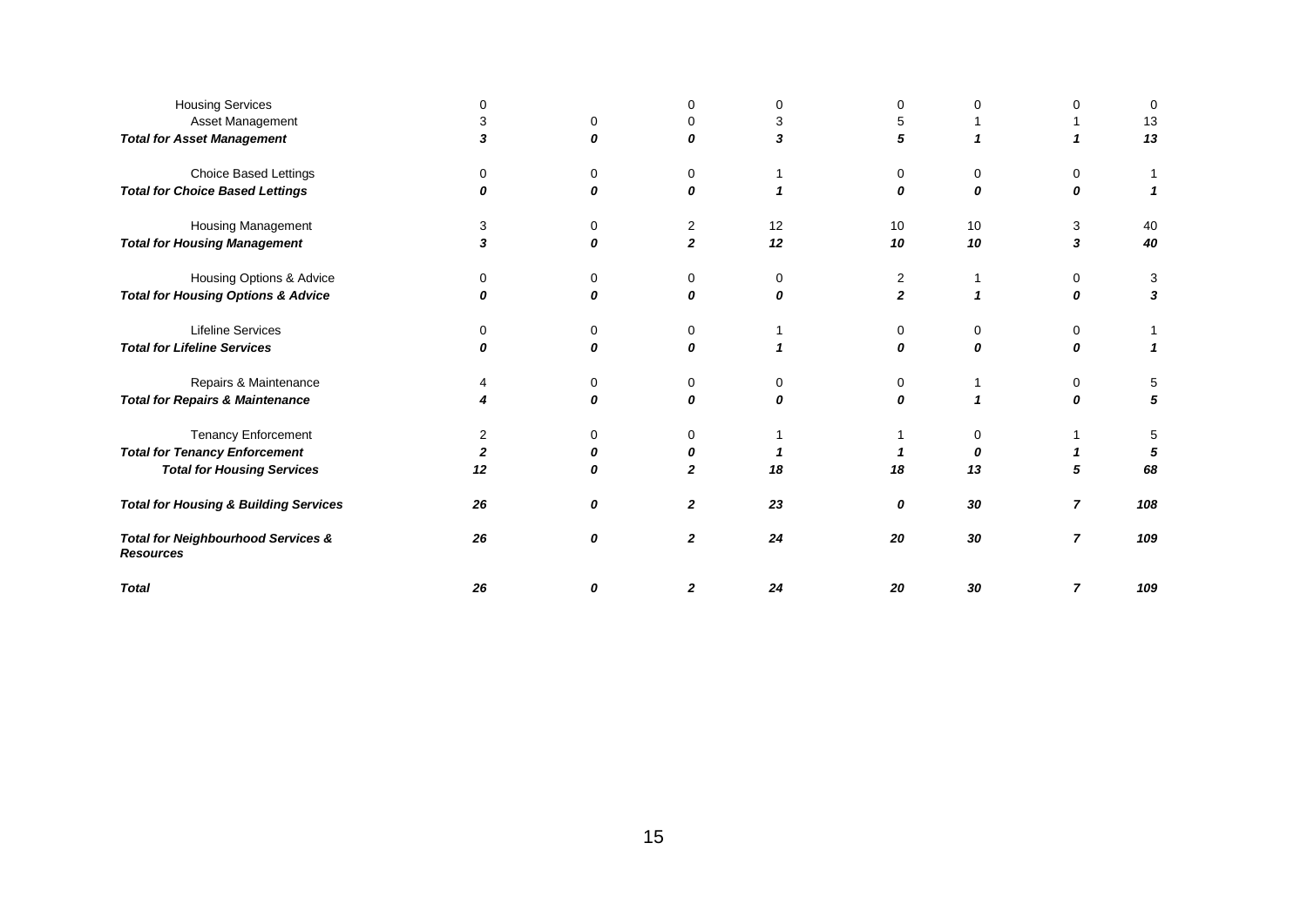## **Stage 2**

| <b>Service Area/Team</b>                                          | <b>Closed With No</b><br>Response | <b>Escalated to</b><br>Stage 2 (No S1<br>Response) | Inconclusive | <b>Not Upheld</b> | <b>Partially Upheld</b> | <b>Upheld</b> | Withdrawn | <b>Total</b> |
|-------------------------------------------------------------------|-----------------------------------|----------------------------------------------------|--------------|-------------------|-------------------------|---------------|-----------|--------------|
| Neighbourhood Services & Resources                                | $\Omega$                          | $\Omega$                                           | $\Omega$     | $\Omega$          | $\Omega$                | $\Omega$      | $\Omega$  |              |
| Housing & Building Services                                       |                                   |                                                    |              |                   |                         |               | ∩         |              |
| <b>Building Services</b>                                          |                                   |                                                    |              |                   |                         |               | ∩         |              |
| <b>Planned Maintenance</b>                                        |                                   |                                                    |              |                   |                         |               |           |              |
| <b>Electrical Services</b>                                        |                                   |                                                    |              |                   |                         |               | 0         |              |
| <b>Total for Planned Maintenance</b>                              |                                   |                                                    |              |                   |                         |               |           |              |
| <b>Total for Building Services</b>                                | Ω                                 | 0                                                  | 0            | 0                 | 0                       |               | 0         |              |
| <b>Housing Services</b>                                           |                                   |                                                    | 0            | 0                 |                         | 0             | 0         |              |
| Asset Management                                                  |                                   |                                                    |              | 2                 |                         |               | 0         |              |
| <b>Total for Asset Management</b>                                 |                                   |                                                    |              |                   |                         |               | 0         |              |
| Housing Management                                                |                                   |                                                    |              |                   |                         |               |           |              |
| <b>Total for Housing Management</b>                               |                                   |                                                    |              |                   |                         |               |           |              |
| Repairs & Maintenance                                             |                                   |                                                    |              |                   |                         |               |           |              |
| <b>Total for Repairs &amp; Maintenance</b>                        |                                   |                                                    |              |                   |                         |               | Λ         |              |
| <b>Total for Housing Services</b>                                 | Ω                                 |                                                    | 0            |                   | 5                       |               | 0         | 12           |
| <b>Total for Housing &amp; Building Services</b>                  | Ω                                 | Ω                                                  | 0            | 6                 | 5                       | $\mathbf{2}$  | 0         | 13           |
| <b>Total for Neighbourhood Services &amp;</b><br><b>Resources</b> | Ω                                 | n                                                  | 0            | 6                 | 5                       | 2             | 0         | 13           |
| <b>Total</b>                                                      | 0                                 | Ω                                                  | Ω            | 6                 | 5                       | 2             | 0         | 13           |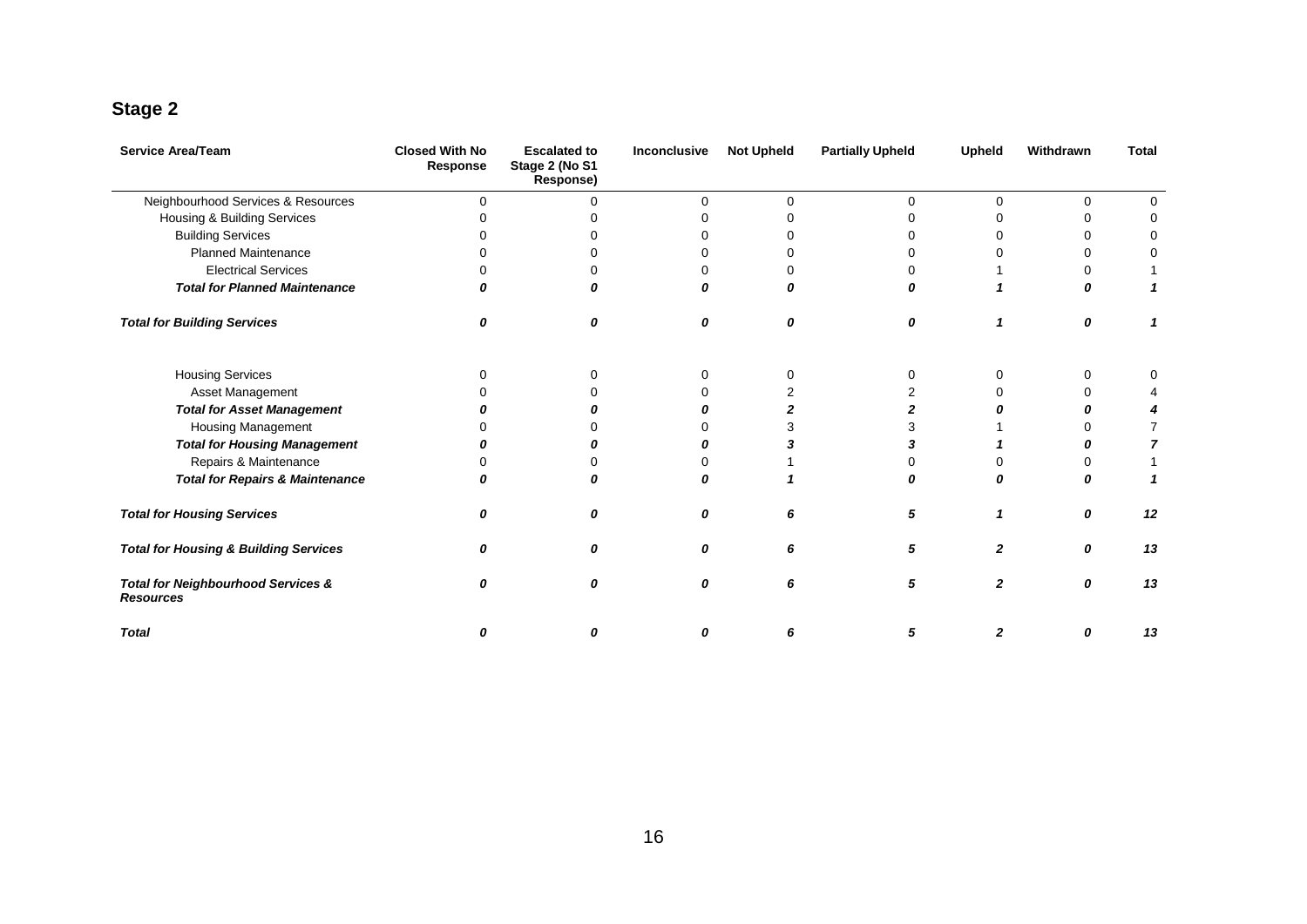#### **Stage 3**

The 'designated person' or 'democratic filter' did not determined any complaints during 2016/17.

#### **Housing Ombudsman**

The Housing Ombudsman determined one complaint during 2016/17. The complaint was partially upheld and related to Problems arising from damp proofing work.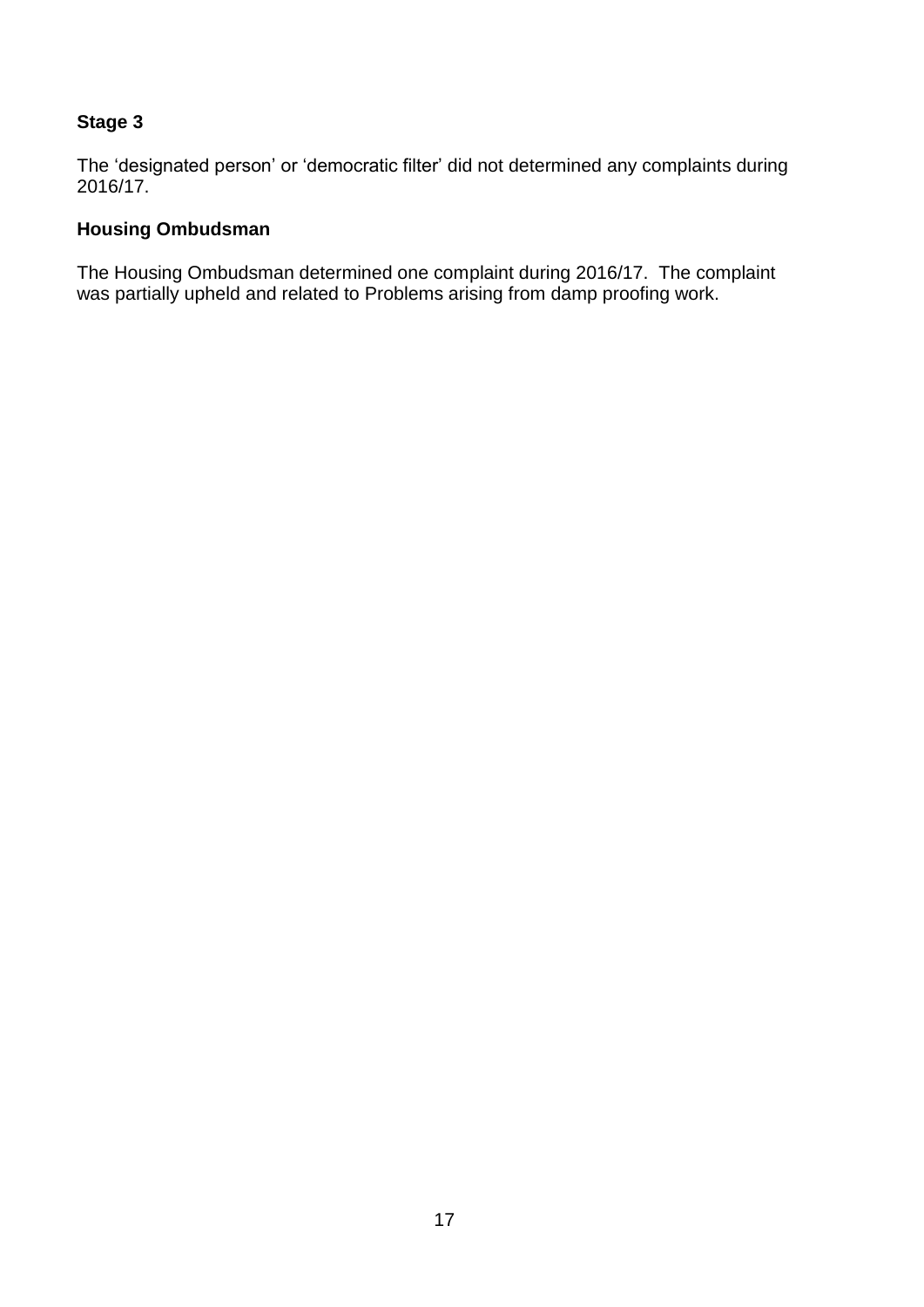#### **Organisational Learning**

All resolution and organisational learning actions identified as a result of complaints are assigned to a responsible manager and progress against those actions is monitored by the Complaints Manager. In addition to those actions taken to resolve individual complaints, several service improvements were made following complaint investigations during 2016/17. Some examples of these are detailed below.

It was agreed Lifeline Services would create a robust recording system to ensure that all lock change requests are recorded and 'signed off' on completion and that random quality audits will be carried out to ensure compliance. It was also agreed that Tenancy Management would review their void management processes to ensure that a mastered lock is fitted to all void properties benefitting from either a full warden service or mobile warden service and ensure keys for the mastered locks are issued to the ingoing tenant.

Housing agreed to ensure they make it clear whether an applicant had a disability, when requesting an estimate for a pavement crossing and hardstand.

#### **Further Recommendations**

As recommended in the 2015/16 annual report, the timeliness of responding to complaints or agreeing an extension when it is not going to be possible to respond within timescale should be addressed by Housing and Building Services staff.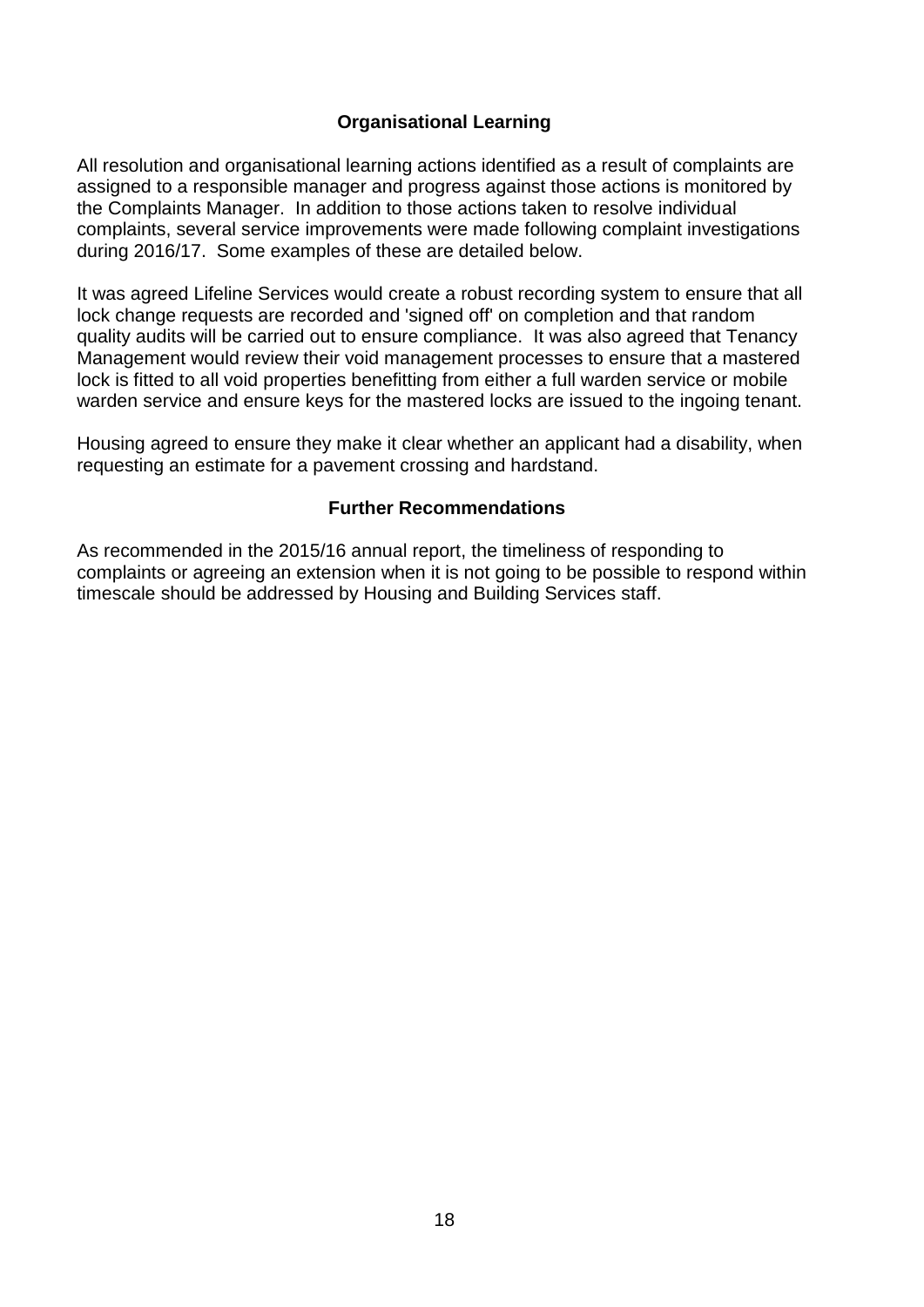## <span id="page-18-0"></span>**Performance against the Corporate Complaints, Compliments and Comments Procedure**

<span id="page-18-1"></span>The below graphs show performance in relation to those complaints acknowledged and responded to during 2016/17.

#### **Stage 1**



#### **Performance against Stage 1 acknowledgement target (3 working days)**

This is an increase from 96.80% in 2015/16.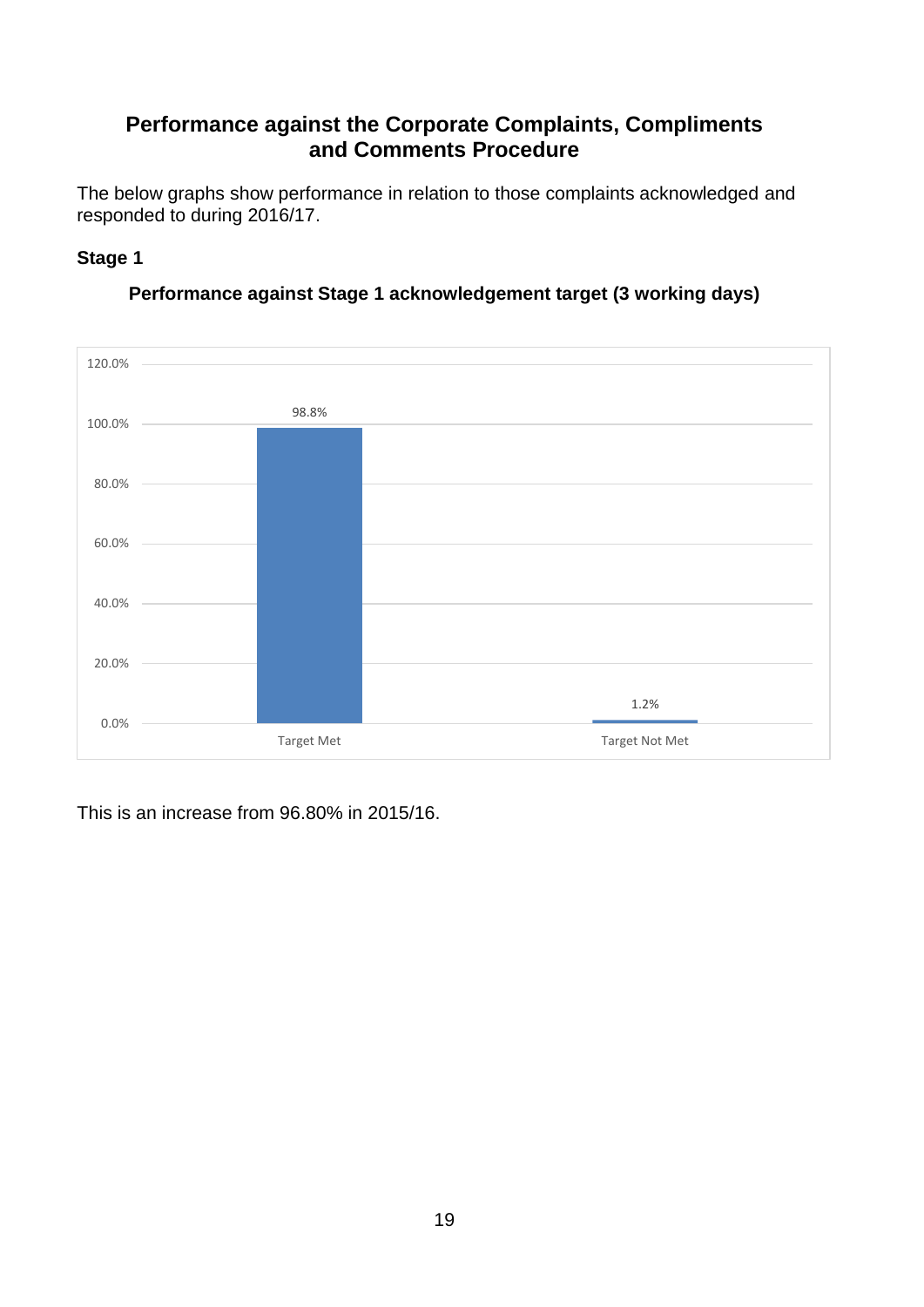

#### **Performance against Stage 1 response target (25 working days)**

This is an decrease from 60% in 2015/16. While it is important that officers work to the timescales it is recognised that this is not possible in all cases and that process should not necessarily come before successfully resolving the matter to the complainant's satisfaction. Where it is not going to be possible to meet the timescale, in accordance with the procedure, the responding officer should agree an extension with the complainant and maintain a dialogue throughout the course of the investigation.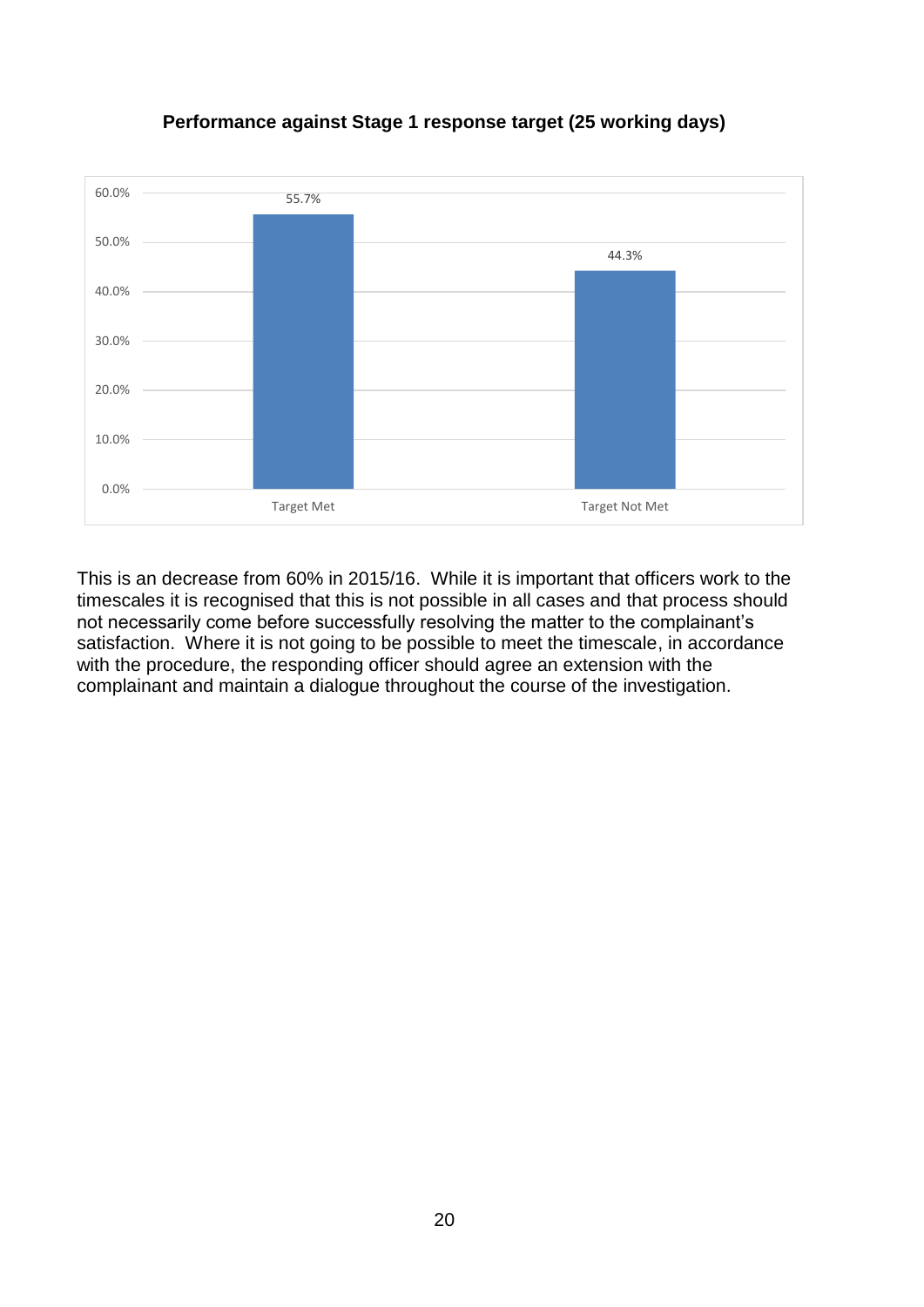## **Stage 2**



## **Performance against Stage 2 acknowledgement target (3 working days)**

This is the same figure as in 2015/16.